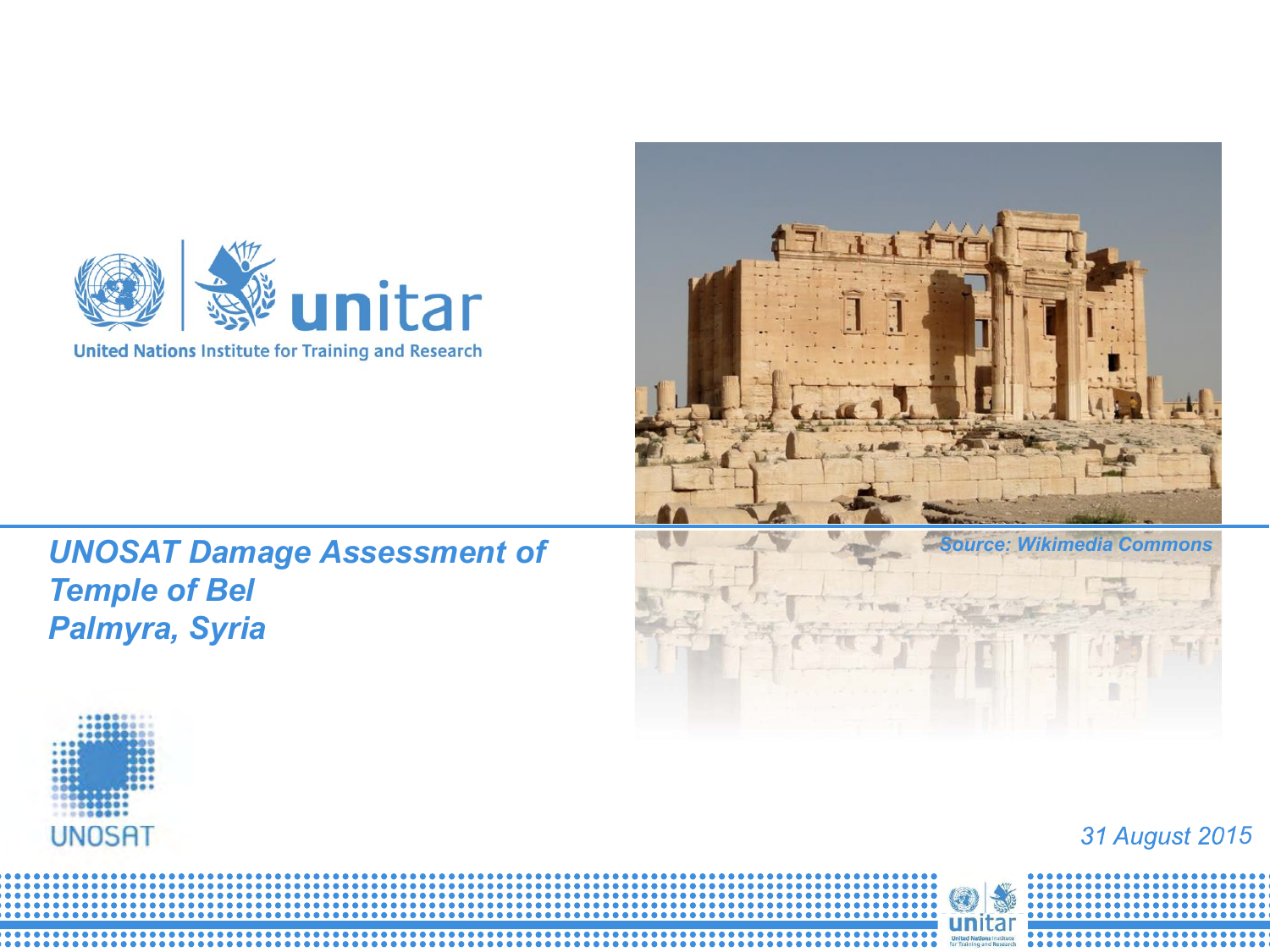## Temple of Bel - Damage Assessment



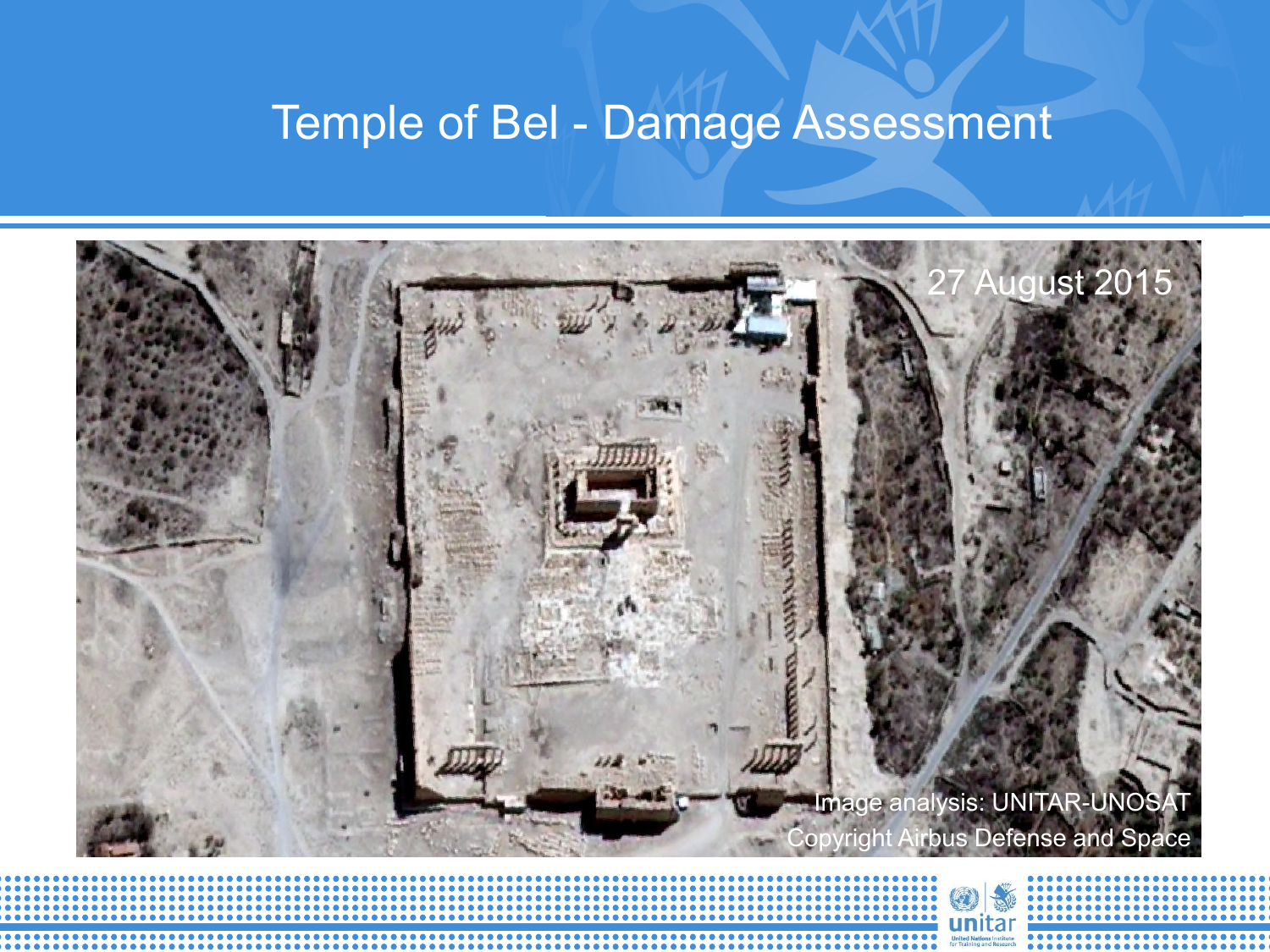## Temple of Bel - Damage Assessment

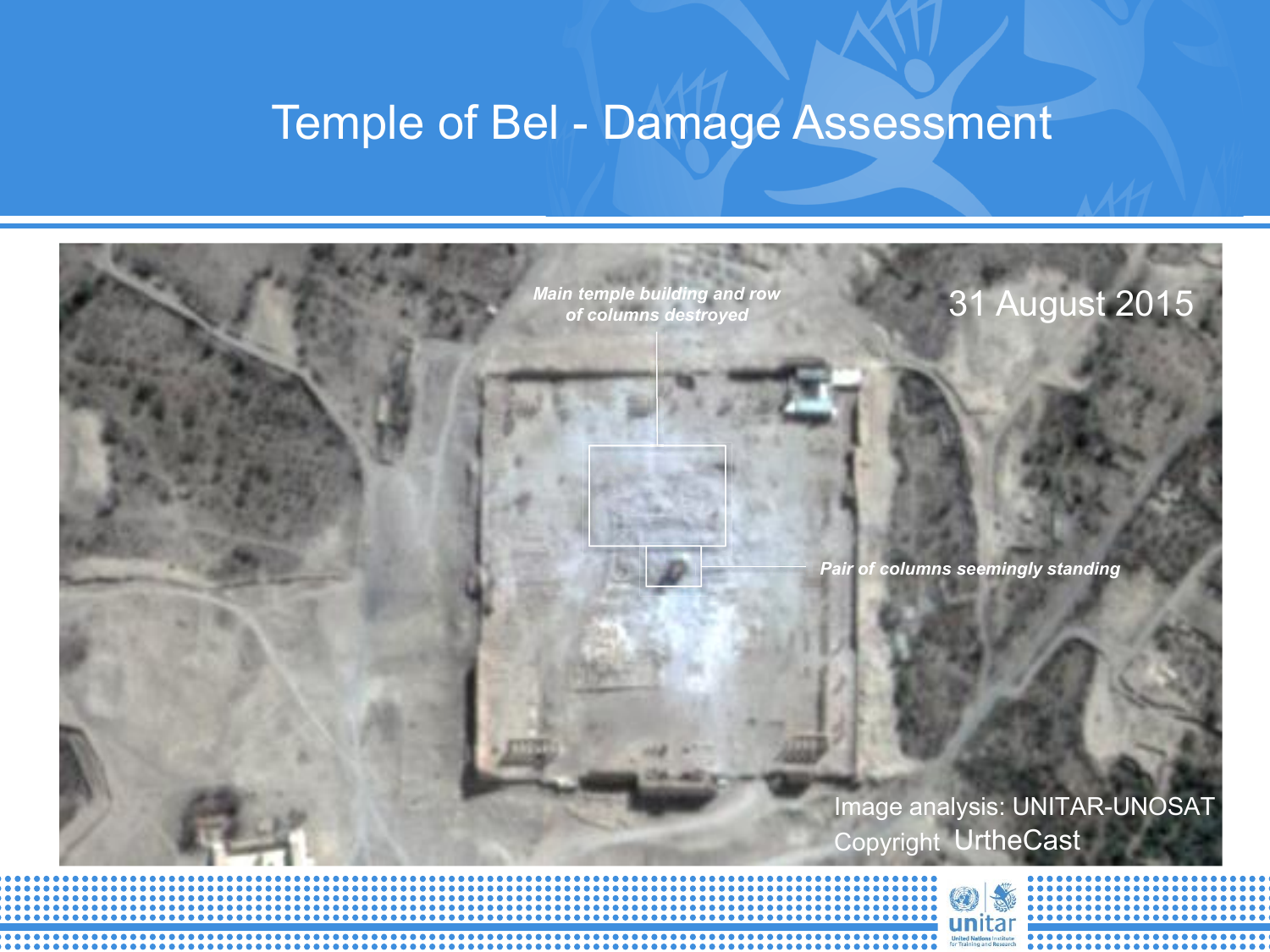## Temple of Bel - Damage Assessment